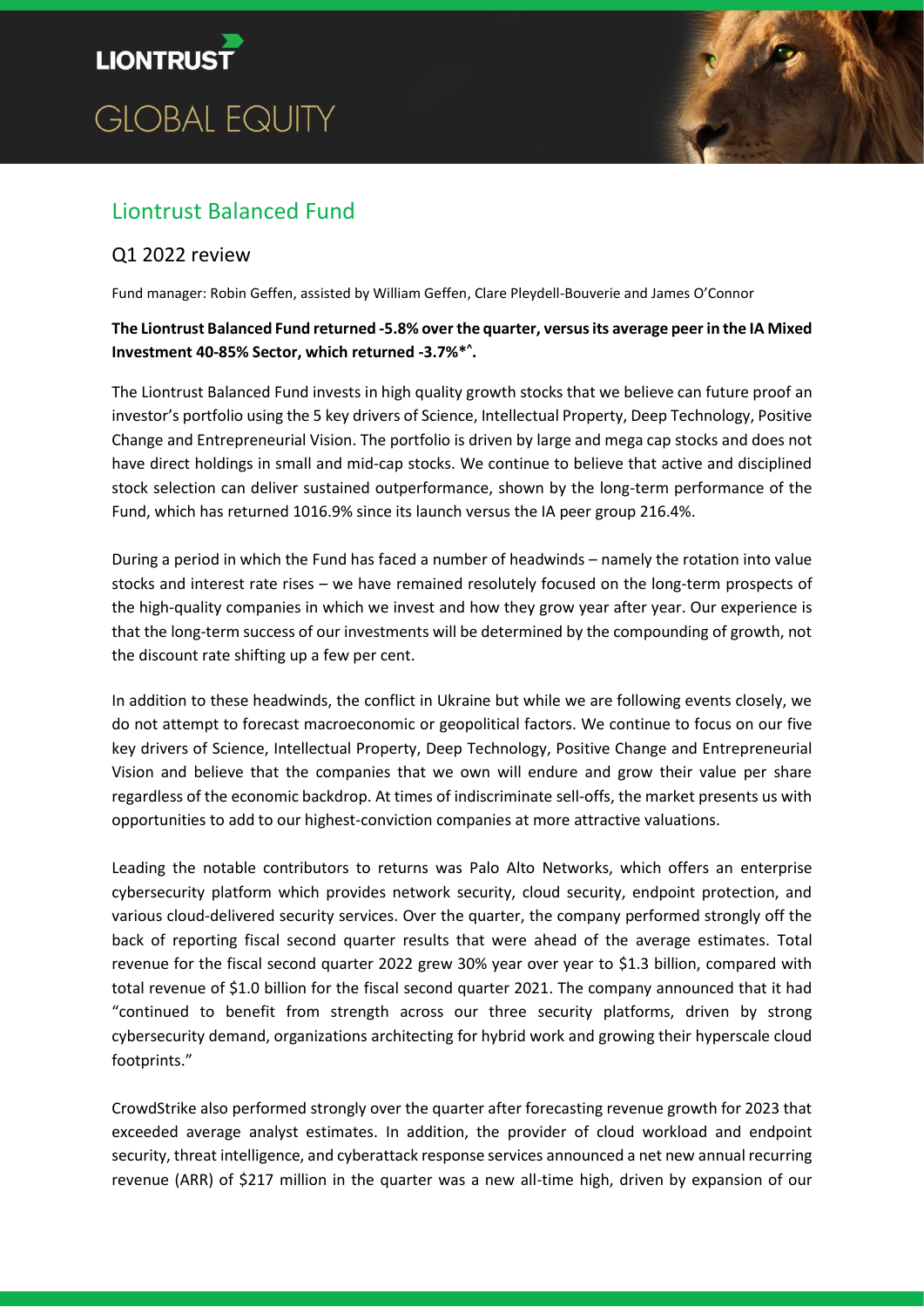leadership in the core endpoint market as well as a record quarter for cloud, identity protection. Russia's invasion of Ukraine also led to a number of cybersecurity stocks trading higher towards the end of the quarter, caused by the heightened concern of cyberattacks with CrowdStrike being an example of a beneficiary.

Focusing on the detractors over the month, PayPal fell sharply after saying growth in spending on its platform continued to slow during the fourth quarter as economies around the world reopened and consumers flocked to in-store shopping. The company announced that total payments volume climbed just 23% to \$339.5 billion in the final three months of last year as the technology giant's former parent company, eBay, continues to move payments offerings away from PayPal. The company benefited during the pandemic from a boom in new users but it revealed that many of these new accounts had failed to make any meaningful contribution to the business. PayPal now plans to focus on more active, higher-value customers.

Sony experienced a sharp one-day decline over the period after its PlayStation video-game console rival Microsoft announced a \$69 billion deal to acquire games publisher Activision Blizzard Inc. The blockbuster acquisition escalates Microsoft's spending spree to secure intellectual property assets for its Xbox Game Pass service, wiping \$20 billion off Sony's valuation in a day. The push to attract paying subscribers with an overwhelming portfolio of games challenges Sony's traditional console business model that relies on high-profile exclusive titles and hardware sales.

Intuit, the global technology platform that makes TurboTax, QuickBooks, Mint, Credit Karma and Mailchimp, was another detractor over the period. The company reiterated full fiscal year 2022 revenue guidance, stating that revenue for its second fiscal quarter is expected to be lower than previous guidance due to a slower forming tax season. Intuit is the de facto standard in the US for consumer tax preparation and small business management software, driving high barriers to entry for competitors through leading brand recognition and financial strength.

We continue to be very positive on the outlook for quality growth stocks over the coming years. We are especially positive as the large and mega cap area of the market continues to give considerable scope for outperformance as the world continues to recover from the Covid-19 pandemic. Our emphasis on the drivers of Science, Intellectual Property, Deep Technology, Positive Change and Entrepreneurial Vision will, we believe, guide the Fund towards those companies that will change the world as we adapt going forward.

#### **Discrete years' performance (%)\*\*, to previous quarter-end:**

|                                   | $Mar-22$ | $Mar-21$ | $Mar-20$ | <b>Mar-19</b> | <b>Mar-18</b> |
|-----------------------------------|----------|----------|----------|---------------|---------------|
| Liontrust Balanced C Acc          | 13.1%    | 23.3%    | 4.2%     | 5.8%          | 6.9%          |
| IA Mixed Investment 40-85% Shares | 5.2%     | 26.4%    | $-8.0%$  | 4.3%          | 1.5%          |
| Quartile                          |          |          |          | -             |               |

#### **\*Source: FE Analytics as at 31.03.22**

**\*\*Source: FE Analytics as at 31.03.22. Quartiles were generated on 05.04.22**

For a comprehensive list of common financial words and terms, see our glossary at: <https://www.liontrust.co.uk/benefits-of-investing/guide-financial-words-terms>